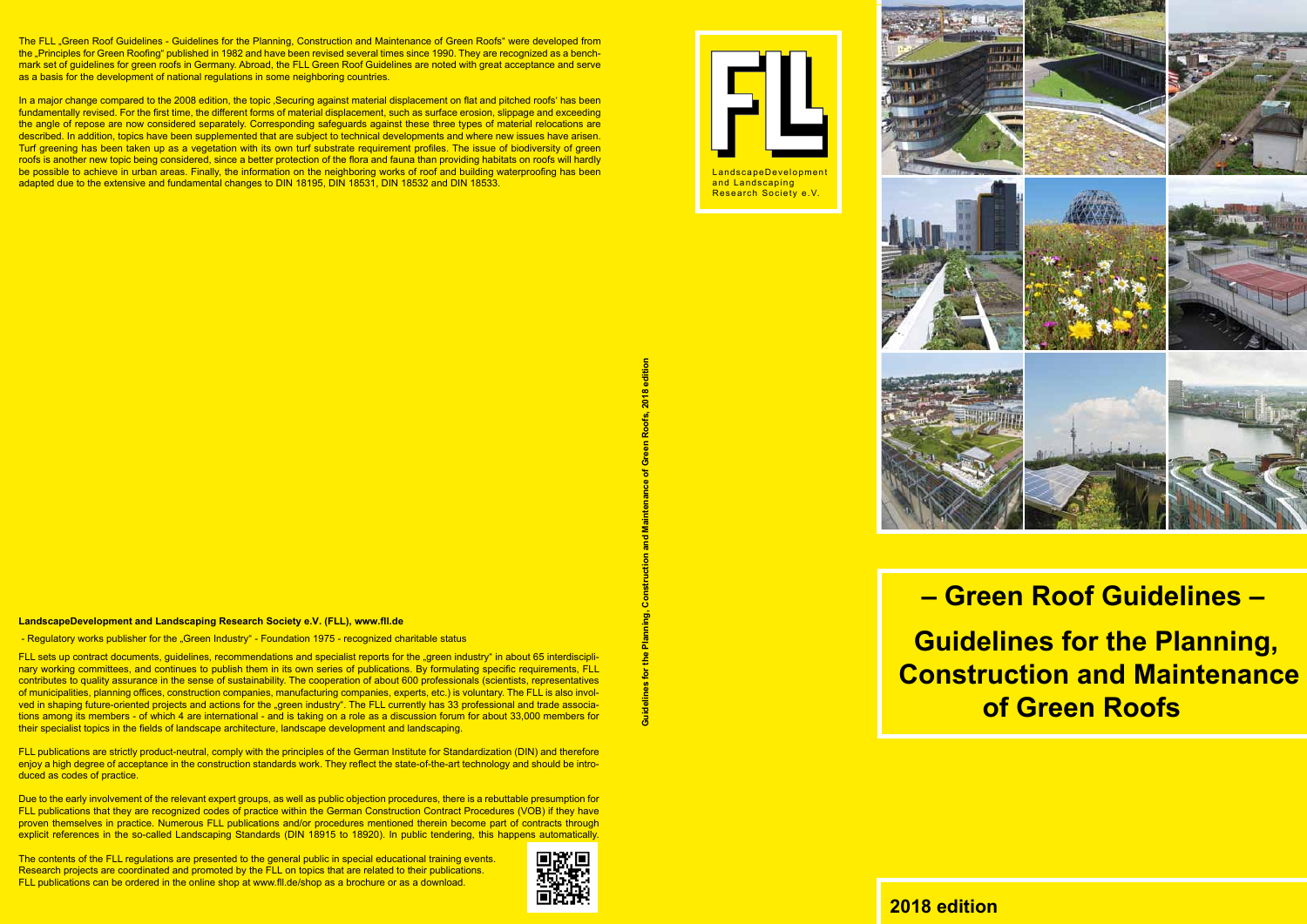### The following organisations have assisted FLL in developing the , Green Roof Guidelines'

|                                                                                     | Arbeitsgemeinschaft Sachverständige Gartenbau - Landschaftsbau-<br>Sportplatzbau e.V. (AGS)<br>Hanauer Straße 409, D-63075 Offenbach<br>Tel. +49 (0) 69 838324-0, Fax: +49 (0) 69 868057<br>E-Mail: info@ag-sachverstaendige.de, Homepage: www.ag-sachverstaendige.de                                                                |
|-------------------------------------------------------------------------------------|--------------------------------------------------------------------------------------------------------------------------------------------------------------------------------------------------------------------------------------------------------------------------------------------------------------------------------------|
| $\Box$ Bund Deutsche                                                                | Bund Deutscher Landschaftsarchitekten e. V. (bdla)<br>Köpenicker Straße 48/49, D-10179 Berlin<br>Tel. +49 (0) 30 / 278715-0, Fax: +49 (0) 30 / 278715-55<br>E-Mail: info@bdla.de, Homepage: www.bdla.de                                                                                                                              |
| Ihre Experten für<br><b>Garten &amp; Landscl</b>                                    | Bundesverband Garten-, Landschafts- und Sportplatzbau e. V. (BGL)<br>Alexander-von-Humboldt-Straße 4, D-53604 Bad Honnef<br>Tel.: +49 (0) 2224 / 7707-0, Fax: +49 (0) 2224 / 7707-77<br>E-Mail: webmaster@galabau.de, Homepage: www.galabau.de                                                                                       |
| BuGG<br><b>Bundesverband GebäudeGrün</b><br>Dach-, Fassaden- und Innenraumbegrünung | Bundesverband Gebäude Grün e.V. (BuGG)<br>Albrechtstraße 13, D-10117 Berlin<br>Tel.: +49 (0) 30 / 400 54 102<br>E-Mail: info@bugg.de, Homepage: www.bugg.de, www.gebaeudegruen.info<br>DDV<br>Deutscher<br><b>FACHVEREINIGUN</b><br>BAUWERKSBEGRÜNUNG have merged into BuGG.<br>Dachgärtner<br>Note: In may 2018<br>Verband e.V. and |
| <b>GALI</b>                                                                         | Deutsche Gartenamtsleiterkonferenz (GALK <sup>e.V.</sup> )<br>Geschäftsstelle der GALK<br>Adam-Riese-Straße 25, D-60327 Frankfurt am Main<br>Tel.: +49 (0) 069 / 212 - 30304<br>E-Mail: geschaeftsstelle@galk.de, Homepage: www.galk.de                                                                                              |
|                                                                                     | Europäischer Fachverband für Erosionsschutz und Begrünung e. V. (EFEB)<br>Vor der Lake 14, D-57392 Schmallenberg<br>Tel.: +49 (0) 29 72 - 9 62 06 - 0, Fax: +49 (0) 29 72 - 9 62 06 - 19<br>E-Mail: info@efeb.org, Homepage: www.efeb.org                                                                                            |
|                                                                                     | Gütegemeinschaft Substrate für Pflanzen e. V. (GGS)<br>Wunstorfer Landstrasse 8, D-30453 Hannover<br>Tel.: +49 (0) 511 / 48189388, Fax: +49 (0) 511 / 4818287<br>E-Mail: info@substrate-ev.org, Homepage: www.substrate-ev.org                                                                                                       |
| Dach- und Dichtungsbahnen e.V                                                       | Industrieverband Bitumen-Dach- und Dichtungsbahnen e.V. (vdd)<br>Mainzer Landstraße 55, 60329, D-Frankfurt am Main<br>Tel.: 069/2556-1315, Fax: 069/2556-1602<br>E-Mail: info@derdichtebau.de, Homepage: www.derdichtebau.de                                                                                                         |
|                                                                                     | Verband der Begrünungs-System Hersteller e. V. (VBSH)<br>Heinrich-Hertz-Straße 1a, D-59423 Unna<br>Tel.: +49 (0) 2303 / 25002-0, Fax: +49 (0) 2303 / 25002-33<br>E-Mail: info@vbsh-ev.de, Homepage: www.vbsh-ev.de                                                                                                                   |
|                                                                                     | Zentralverband Gartenbau (ZVG) e. V.<br>Claire-Waldoff-Straße 7, D-10117 Berlin<br>Tel.: +49 (0) 30 / 2000 65-19, Fax: +49 (0) 30 / 2000 65-21<br>E-Mail: info@g-net.de, Homepage: www.g-net.de                                                                                                                                      |
|                                                                                     | Zentralverband des Deutschen Dachdeckerhandwerks e. V. (ZVDH)<br>Fachverband Dach-, Wand- und Abdichtungstechnik<br>Fritz-Reuter-Str. 1, D-50968 Köln, Postfach 51 10 67, 50946 Köln<br>Tel.: +49 (0)221 3980 38-0, Fax: +49 (0)221 398038-99<br>E-Mail: zvdh@dachdecker.de, Homepage: www.dachdecker.org                            |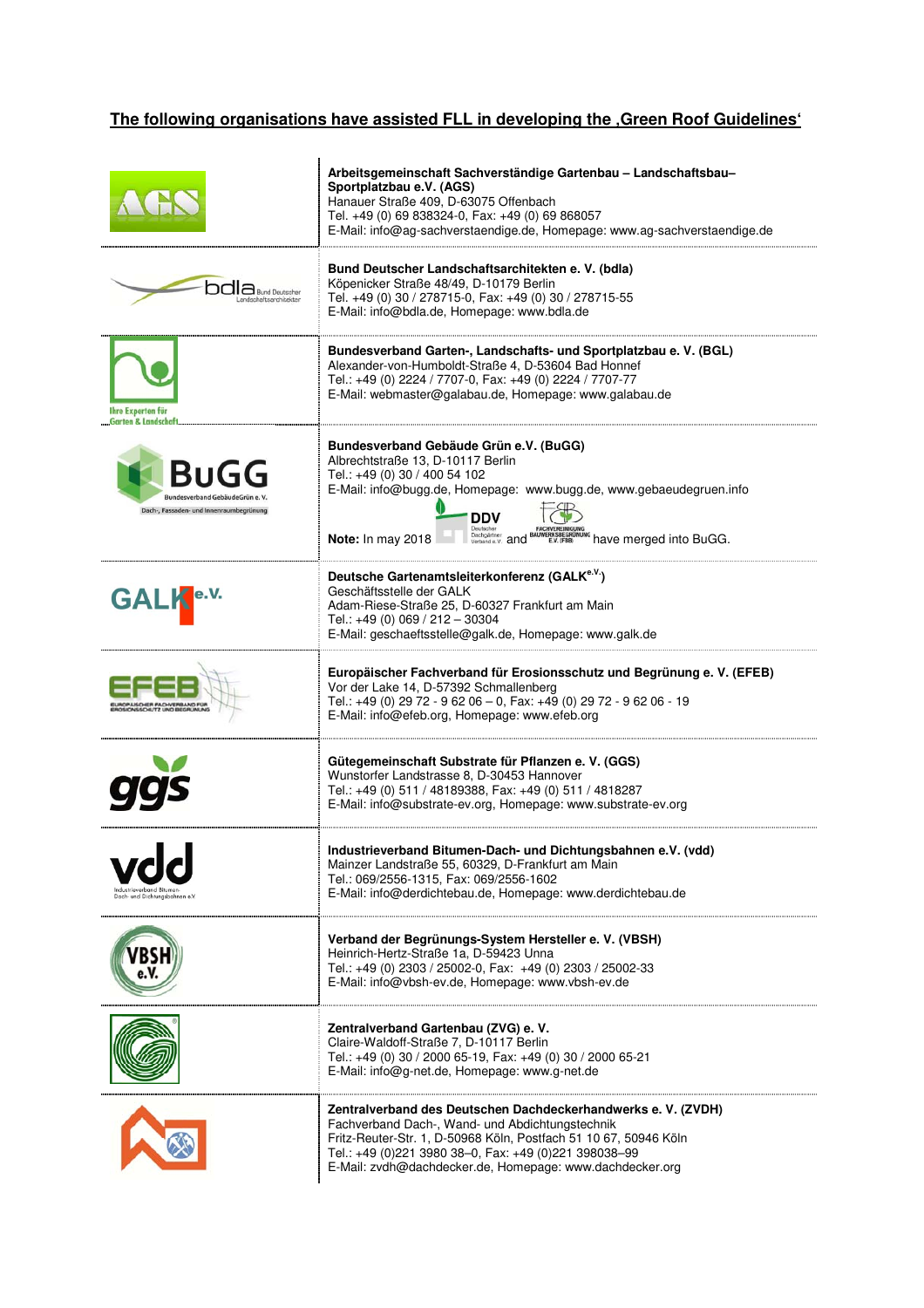FLL – Landscape Development and Landscaping Research Society e.V.

# **– Green Roof Guidelines – Guidelines for the Planning, Construction and Maintenance of Green Roofs**

**2018 edition** 

Prepared by the editorial board and working group "Dachbegrünungen"

**with** 

### **Investigation methods for growing media and drainage layer bulk materials for green roofs**

2018 Edition

and

### **Method for investigating the root resistance of membranes and coatings for green roofs**

1999 edition, with editorial changes 2002/2008 as well as

supplementary notes to "Requirements for transcription / renewal of test certificates" (adopted and implemented by the FLL presidium at the end of 2016)

#### **Notes for the user**

Any interested party may freely use the technical regulations issued by the FLL. An obligation to apply these guidelines may arise from any legal, administrative or contractual regulation or from any other legal requirements.

FLL guidelines are the result of voluntary technical and scientific cooperative work. The principles and rules applied when establishing these guidelines mean they can be considered technically correct.

FLL guidelines are an important source of expertise for professional behavior in standard working situations. However, they cannot include all special cases for which additional or restrictive measures may be required. Nevertheless, they present a benchmark for faultless technical behavior. This benchmark is also significant in the context of the law.

FLL guidelines are intended to be established as a "recognized code of practice".

Using the FLL guidelines does not diminish the user's responsibility for their own actions. Everyone is liable for his or her own actions. Everyone acts at his or her own risk.

Anyone who identifies a mistake or ambiguity, which may lead to a wrong application of these guidelines, is requested to report it immediately to the FLL to ensure any flaws can be eliminated. Modal auxiliary verbs (e.g. shall, should, must) and their meanings are of particular significance to gain a clear understanding of the regulations. See information in DIN 820 "Standardization".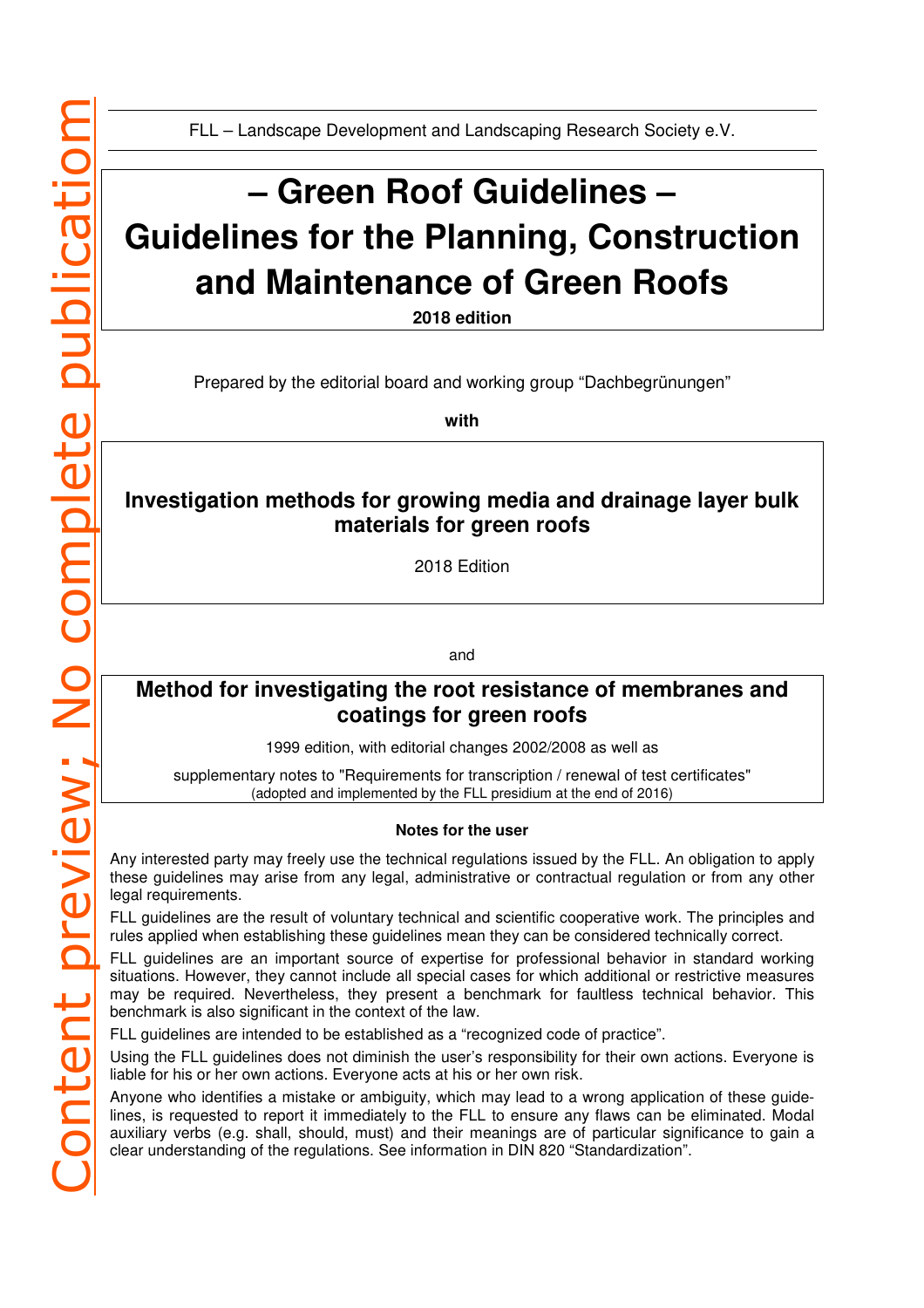### **– Green Roof Guidelines – Guidelines for the planning, construction and maintenance of green roofs**

#### **Publisher:**

Landscape Development and Landscaping Research Society e.V. (FLL) Friedensplatz 4, 53111 Bonn Tel.: + 49 228/965010-0, Fax: + 49 228/965010-20 E-Mail: info@fll.de, Homepage: www.fll.de

### **Compiled by the Editorial Board (EB) "Green roofs":**

Prof. Gilbert Lösken (EB-Director), Hannover

Wolfgang Ansel (Deutscher Dachgärtner Verband e.V., nun Bundesverband GebäudeGrün e. V. BuGG), Nürtingen/Berlin Tobias Backhaus (Zentralverband des Deutschen Dachdeckerhandwerks e. V.), Köln Prof. Dr. Yvonne-Christin Bartel, Höxter Dr. Hanna Bornholdt (Deutsche Gartenamtsleiterkonferenz), Hamburg Peter Bott (Verband der Begrünungs-Systemhersteller e. V.), Bühl Dr. Michael Henze (Bundesverband Garten-, Landschafts- und Sportplatzbau e. V.), Bad Honnef Jakob Hokema (Zentralverband Gartenbau e. V.), Schwäbisch-Gmünd/Lindach Prof. Dr. Manfred Köhler, Neubrandenburg Bernd W. Krupka, Bad Pyrmont Dr. Gunter Mann (Fachvereinigung Bauwerksbegrünung e. V., nun Bundesverband GebäudeGrün e. V. BuGG), Saarbrücken/Berlin Marko Münster (Arbeitsgemeinschaft Sachverständige Gartenbau – Landschaftsbau– Sportplatzbau e.V.), Berglen Holger Neisser (Europäischer Fachverband für Erosionsschutz und Begrünung e.V.), Schmallenberg Prof. Dr. Stephan Roth-Kleyer, Geisenheim Stefan Ruttensperger (Industrieverband Bitumen-, Dach- und Dichtungsbahnen e. V.), Stuttgart Dieter Schenk, Nürtingen Daniel Sprenger (Bund Deutscher Landschaftsarchitekten e. V.), Berlin Dr. Martin Upmeier (Gütegemeinschaft Substrate für Pflanzen e. V.), Hannover Daniel Westerholt, Hannover **Consultation in Working Group "Dachbegrünungen"** 

## Roland Appl, Nürtingen Peter König, Kretz

| <b>Tivianu Appi, numigen</b>         | <b>I GIGI INDITIU, INIGIZ</b>         |
|--------------------------------------|---------------------------------------|
| Rainer Bohlen, Ladbergen             | Peter Küsters, Krauchenwies-Göggingen |
| Jochen Boich, Wuppertal              | Prof. Dr. Nicole Pfoser, Darmstadt    |
| Markus Boley, Brühl                  | Dr. Christian Schade, Groß Ippener    |
| Dr. Rainer Henseleit, Frankfurt/Main | Nicole Vogt, Saarbrücken              |
| Dr. Michael Marrett-Foßen, Hamburg   | Ulrike Wegener, Hannover              |
| Ralph Klein, Rodenbach               | Holger Zühlke, Unna                   |
|                                      |                                       |

#### **Consultant:**

Anette Sixter, Geisenheim

**Contact person in the office as well as text and cover design:**  Christian Schulze-Ardey, Landscape Architect AK NW, FLL, Bonn

**Drawings/illustrations:** Prof. Dr. Yvonne-Christin Bartel, Martin Jauch ()

**Cover image/images:** Dr. Gunter Mann, Saarbrücken und Dieter Schenk, Nürtingen

#### All rights reserved.

This document may only be reproduced in its entirety and only after express prior consent from the publisher. Distribution via the publisher. Printed on chlorine-free paper.

6<sup>th</sup> Edition, 2.000 copies, Bonn, 2018

Previous Editions: Grundsätze für Dachbegrünungen 1982, 1984 From 1990 Richtlinien für Dachbegrünungen: 1990, 1992, 1995, 2002, 2008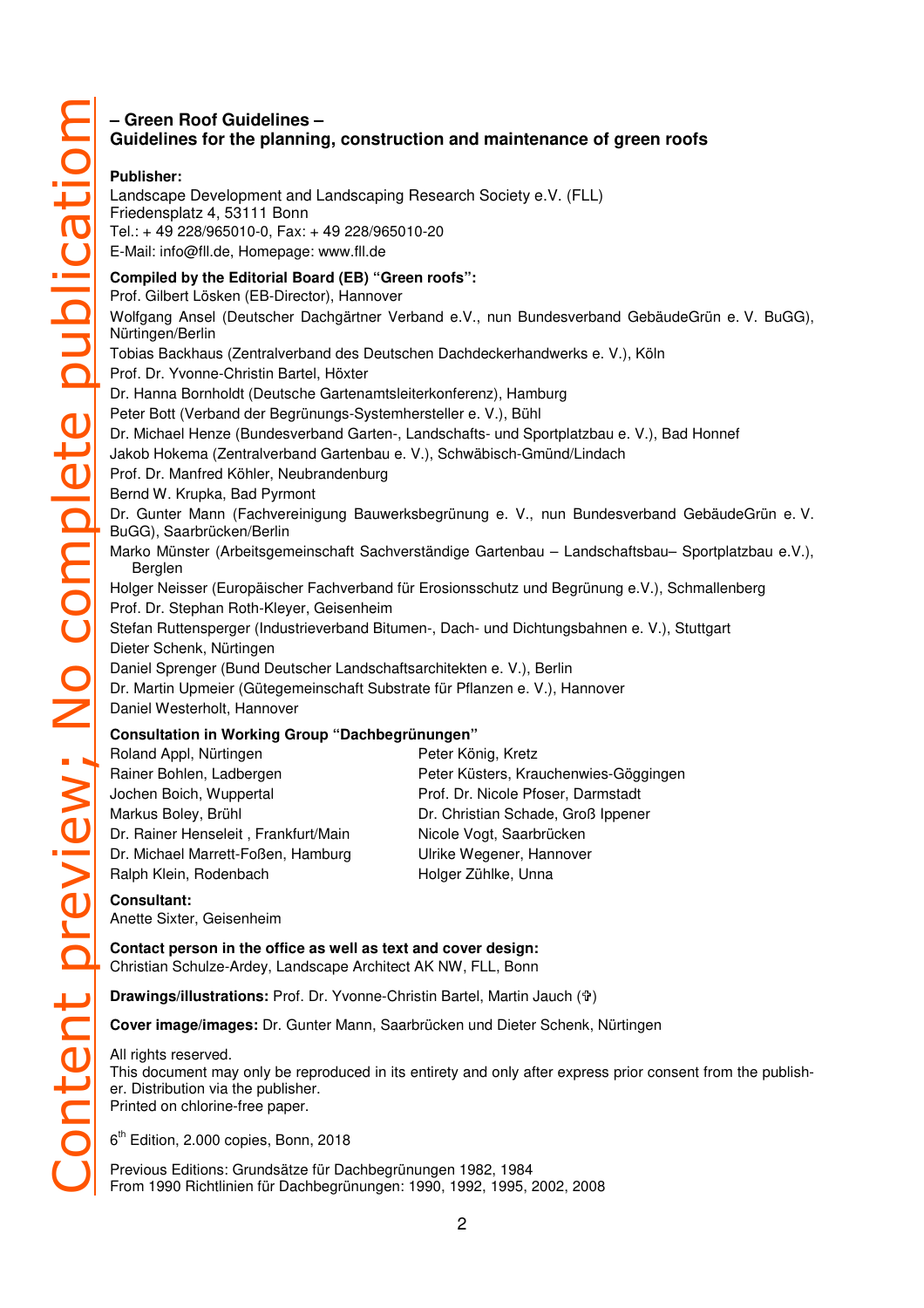# **Content**

| <b>Preface</b> |  |
|----------------|--|
| 1              |  |
| 1.1            |  |
| 1.2            |  |
| $\overline{2}$ |  |
| 3              |  |
| 4              |  |
| 4.1            |  |
| 4.2            |  |
| 4.3            |  |
| 4.4            |  |
| 4.5            |  |
| 5              |  |
| 5.1            |  |
| 5.1.1          |  |
| 5.1.2          |  |
| 5.1.3          |  |
| 5.1.4          |  |
| 5.2            |  |
| 5.2.1          |  |
| 5.2.2          |  |
| 5.2.2.1        |  |
| 5.2.2.2        |  |
| 5.2.3          |  |
| 5.2.4          |  |
| 5.3            |  |
| 5.3.1          |  |
| 5.3.2          |  |
| 5.3.3          |  |
| 5.3.4          |  |
| 6              |  |
| 6.1            |  |
| 6.2            |  |
|                |  |
| 6.3            |  |
| 6.4            |  |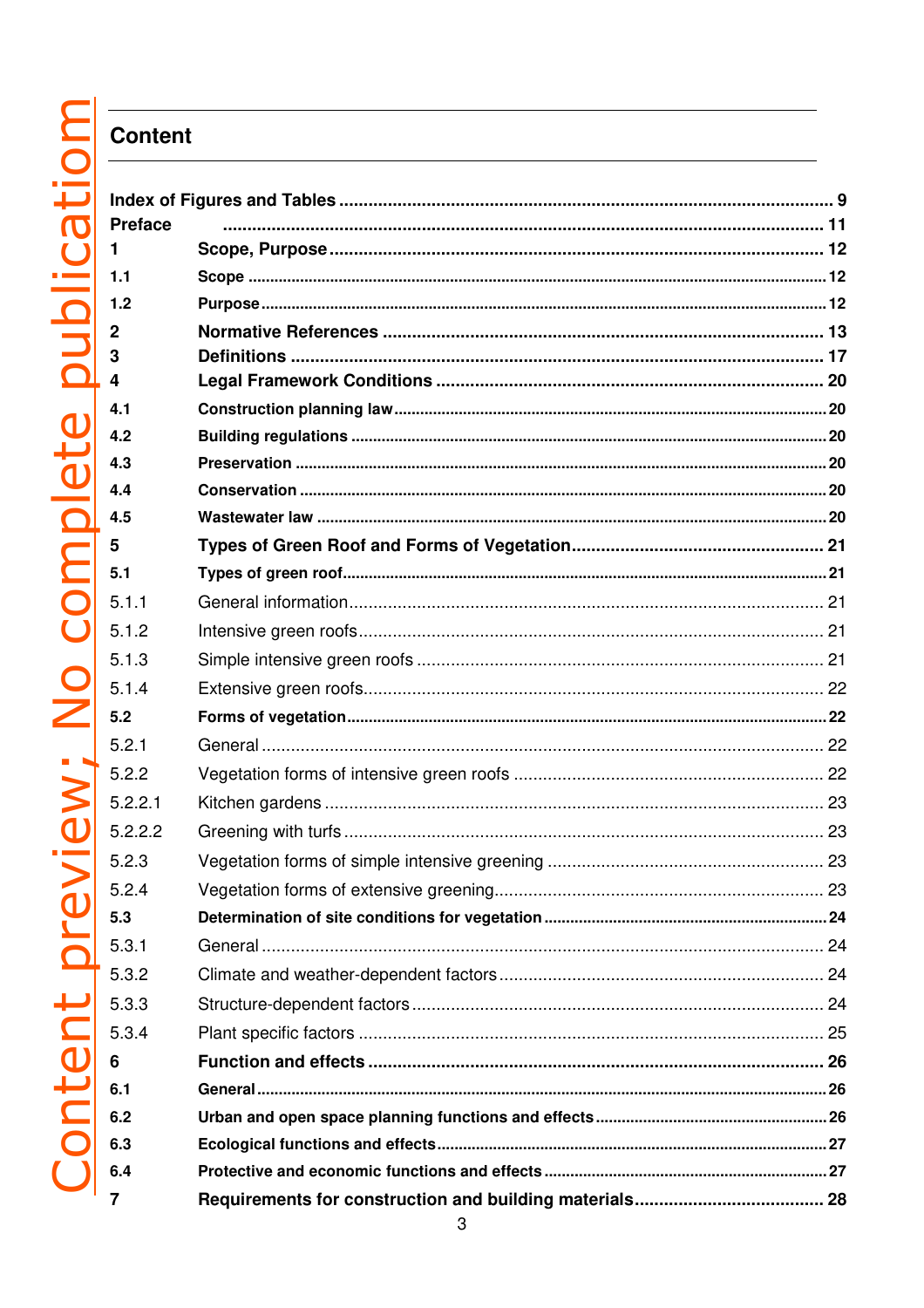| 4.1                      |                                                                          |  |
|--------------------------|--------------------------------------------------------------------------|--|
| 4.2                      |                                                                          |  |
| 4.3                      |                                                                          |  |
|                          |                                                                          |  |
|                          |                                                                          |  |
|                          |                                                                          |  |
|                          |                                                                          |  |
|                          |                                                                          |  |
| 0                        |                                                                          |  |
| 1                        |                                                                          |  |
| $\overline{2}$           |                                                                          |  |
|                          |                                                                          |  |
|                          |                                                                          |  |
|                          |                                                                          |  |
| 2.1                      |                                                                          |  |
| 2.2                      |                                                                          |  |
| 2.3                      |                                                                          |  |
|                          | Protection against damage to the waterproofing/root barrier membrane  37 |  |
| 3.1                      |                                                                          |  |
| 3.2                      |                                                                          |  |
| 3.3                      |                                                                          |  |
|                          |                                                                          |  |
|                          |                                                                          |  |
| 5.1                      |                                                                          |  |
| 5.2                      |                                                                          |  |
| 5.3                      |                                                                          |  |
| 5.3.1                    |                                                                          |  |
| 5.3.2                    |                                                                          |  |
| 5.3.3                    |                                                                          |  |
| 5.3.4                    |                                                                          |  |
|                          |                                                                          |  |
| $\overline{\phantom{1}}$ |                                                                          |  |
| 3.2                      |                                                                          |  |
| 3.2.1                    |                                                                          |  |
| 3.2.2                    |                                                                          |  |
|                          |                                                                          |  |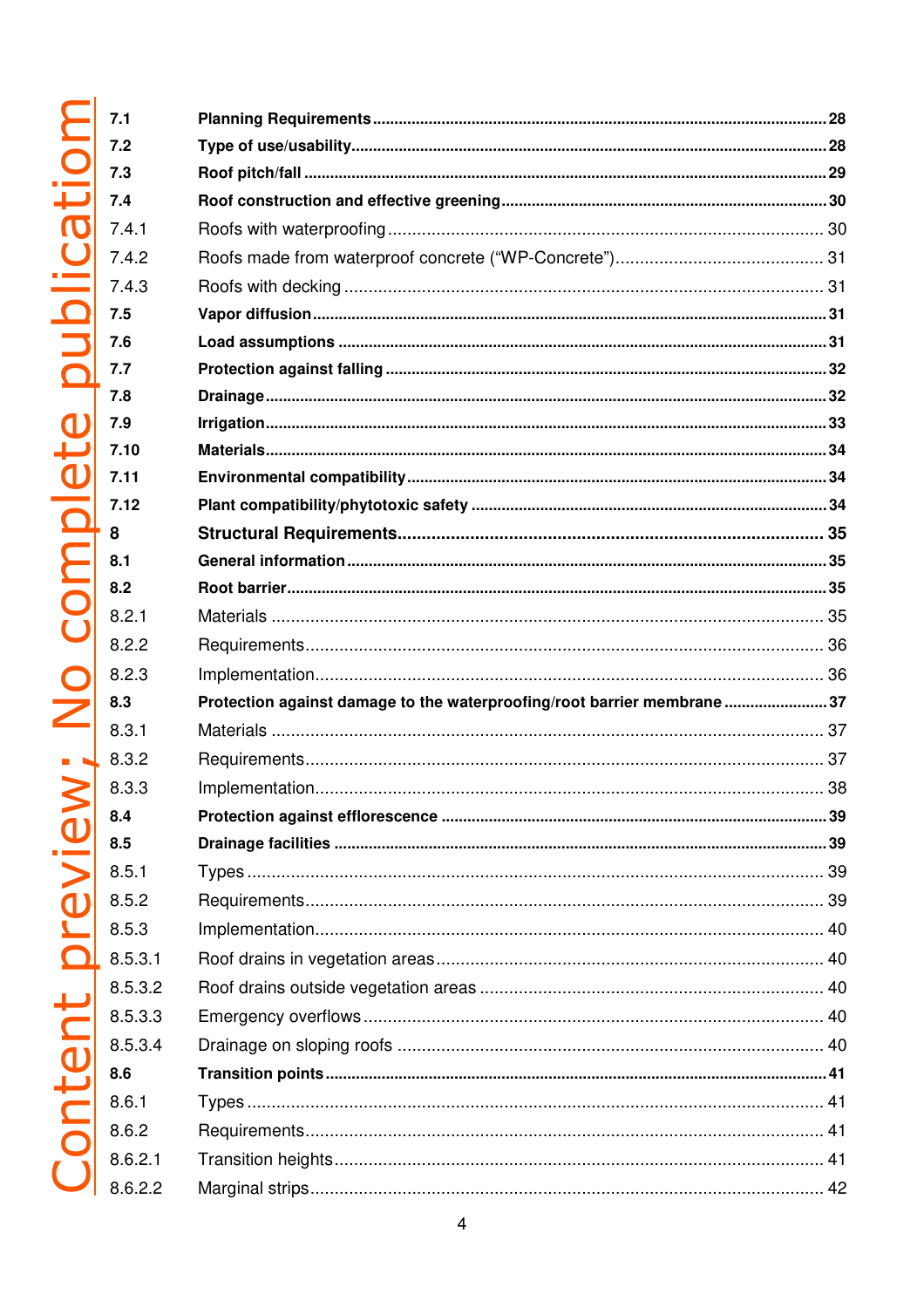| 8.6.3    |                                                                       |  |
|----------|-----------------------------------------------------------------------|--|
| 8.6.3.1  |                                                                       |  |
| 8.6.3.2  |                                                                       |  |
| 8.6.3.3  |                                                                       |  |
| 8.7      |                                                                       |  |
| 8.8      |                                                                       |  |
| 8.9      |                                                                       |  |
| 8.10     |                                                                       |  |
| 8.10.1   |                                                                       |  |
| 8.10.1.1 |                                                                       |  |
| 8.10.1.2 |                                                                       |  |
| 8.10.1.3 | Material displacement when the bulk angle of repose is exceeded 47    |  |
| 8.10.2   |                                                                       |  |
| 8.10.3   |                                                                       |  |
| 8.11     |                                                                       |  |
| 8.11.1   |                                                                       |  |
| 8.11.2   |                                                                       |  |
| 8.11.3   |                                                                       |  |
| 8.12     |                                                                       |  |
| 8.12.1   |                                                                       |  |
| 8.12.2   |                                                                       |  |
| 8.12.3   |                                                                       |  |
| 8.13     |                                                                       |  |
| 8.13.1   |                                                                       |  |
| 8.13.2   |                                                                       |  |
| 8.13.3   |                                                                       |  |
| 8.14     |                                                                       |  |
| 9        |                                                                       |  |
| 9.1      |                                                                       |  |
| 9.2      |                                                                       |  |
| 9.2.1    |                                                                       |  |
| 9.2.2    |                                                                       |  |
| 9.3      |                                                                       |  |
| 9.3.1    |                                                                       |  |
| 9.3.2    |                                                                       |  |
| 9.3.3    |                                                                       |  |
| 9.3.4    | Runoff coefficient/runoff reference value/coefficient of discharge 58 |  |
| 9.3.5    |                                                                       |  |
| 9.3.6    |                                                                       |  |
|          |                                                                       |  |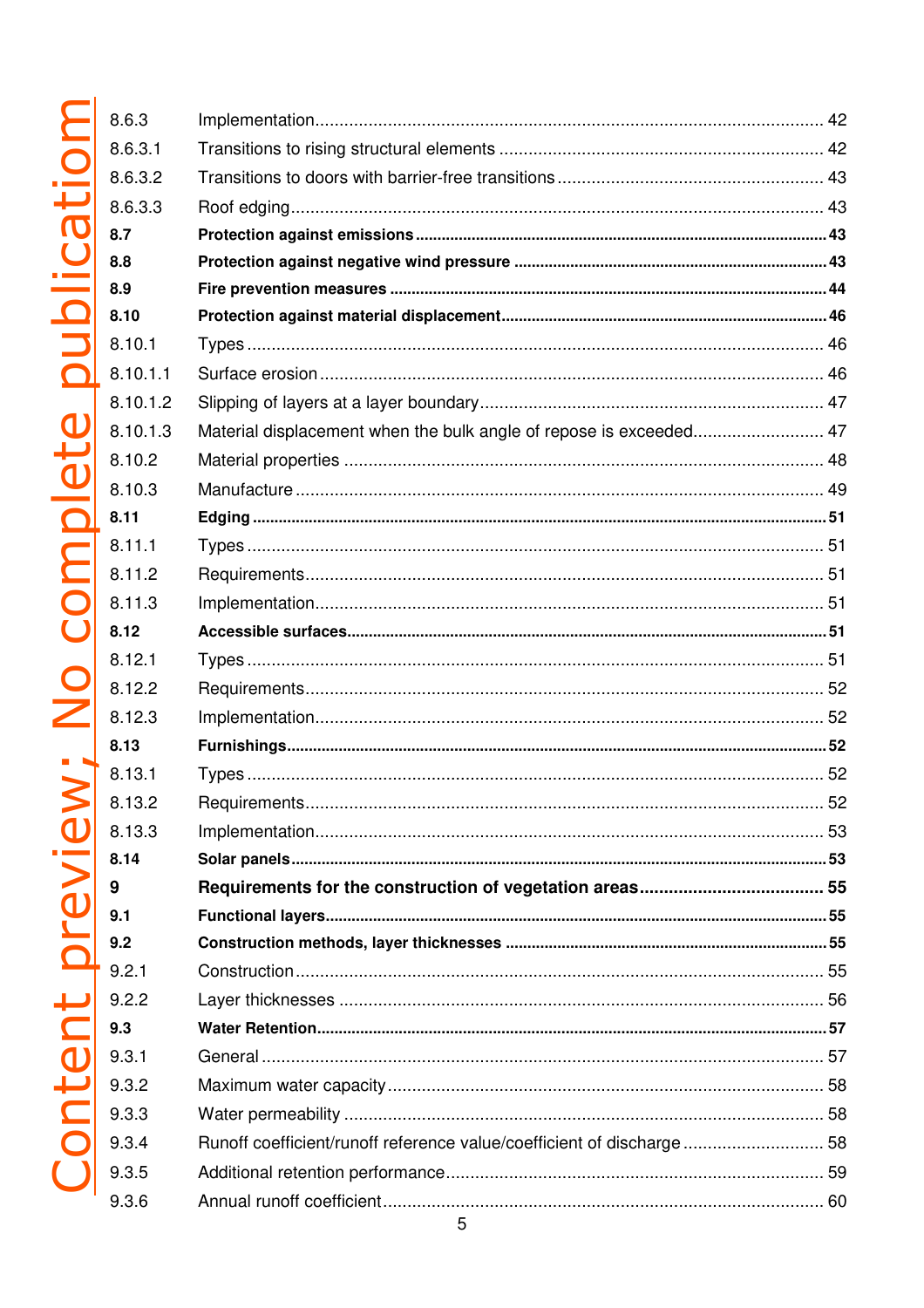| 4               |                              |    |
|-----------------|------------------------------|----|
| 4.1             |                              |    |
| 4.2             |                              |    |
| 5               |                              |    |
| 5.1             |                              |    |
| 5.2             |                              |    |
| 5.3             |                              |    |
|                 |                              |    |
| .1              |                              |    |
| .2              |                              |    |
| 0.2.1           |                              |    |
| 0.2.2           |                              |    |
| 0.2.3           |                              |    |
| 0.2.4           |                              |    |
| 0.2.5           |                              |    |
| 0.2.6           |                              |    |
| 0.2.7           |                              |    |
| 0.2.8           |                              |    |
| 0.2.9           |                              |    |
| $.3\,$          |                              |    |
|                 |                              |    |
| $\overline{.1}$ |                              |    |
| $\overline{2}$  |                              |    |
| 1.2.1           |                              |    |
| 1.2.2           | Mechanical stress resistance | 69 |
| 1.2.3           |                              |    |
| 1.2.4           |                              |    |
| 1.2.5           |                              |    |
| 1.2.6           |                              |    |
| 1.2.7           |                              |    |
| 1.2.8           |                              |    |
| $3 \cdot$       |                              |    |
|                 |                              |    |
| 2.1             |                              |    |
| 2.2             |                              |    |
| 2.2.1           |                              |    |
| 2.2.2           |                              |    |
| 2.2.3           |                              |    |
| 2.2.4           |                              |    |
|                 |                              |    |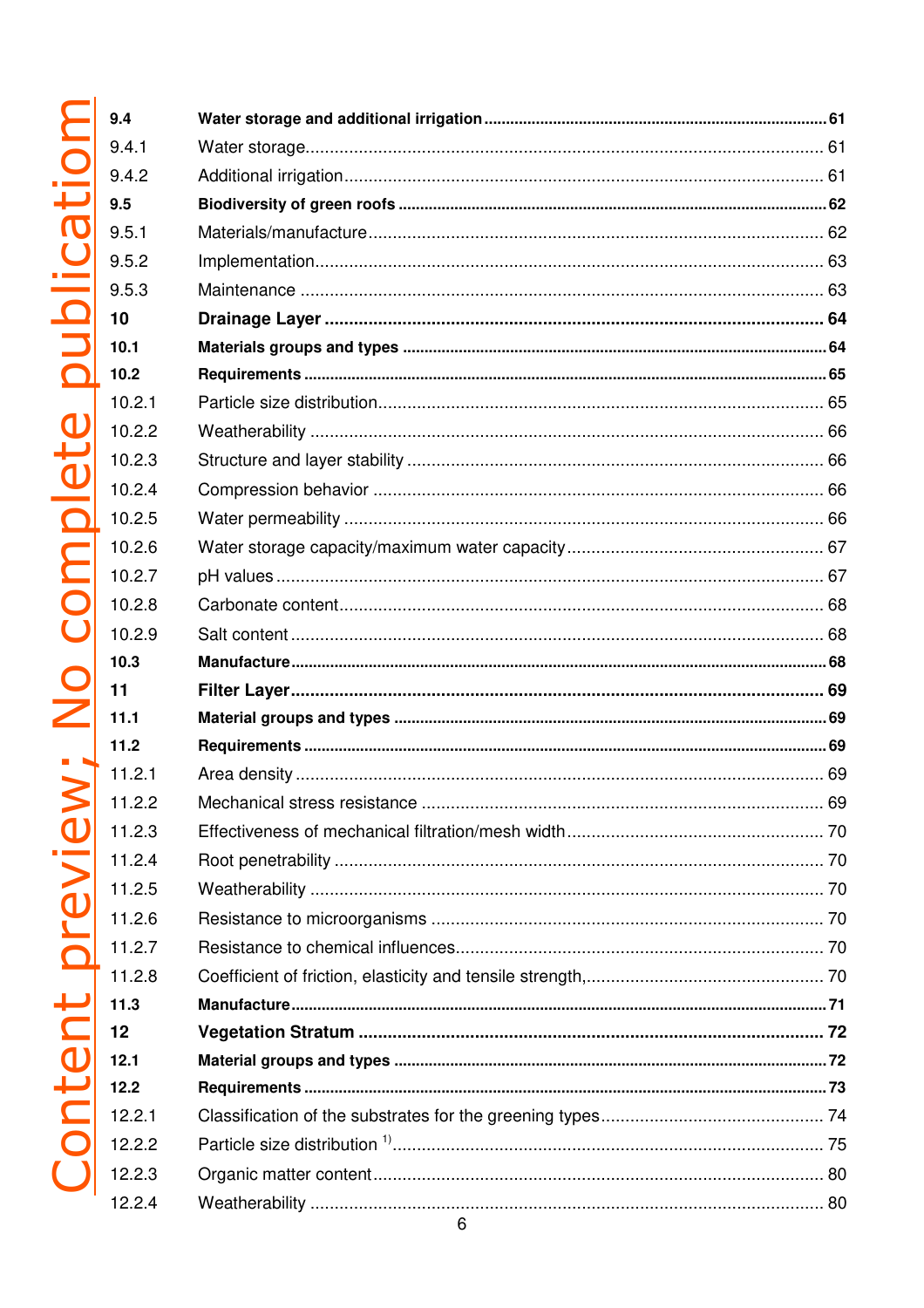| 12.2.5  |  |
|---------|--|
| 12.2.6  |  |
| 12.2.7  |  |
| 12.2.8  |  |
| 12.2.9  |  |
| 12.2.10 |  |
| 12.2.11 |  |
| 12.2.12 |  |
| 12.2.13 |  |
| 12.2.14 |  |
| 12.2.15 |  |
| 12.3    |  |
| 13      |  |
| 13.1    |  |
| 13.2    |  |
| 13.2.1  |  |
| 13.2.2  |  |
| 13.2.3  |  |
| 13.2.4  |  |
| 13.2.5  |  |
| 13.2.6  |  |
| 13.2.7  |  |
| 14      |  |
| 14.1    |  |
| 14.2    |  |
| 14.3    |  |
| 14.3.1  |  |
| 14.3.2  |  |
| 14.3.3  |  |
| 14.4    |  |
| 14.5    |  |
| 14.6    |  |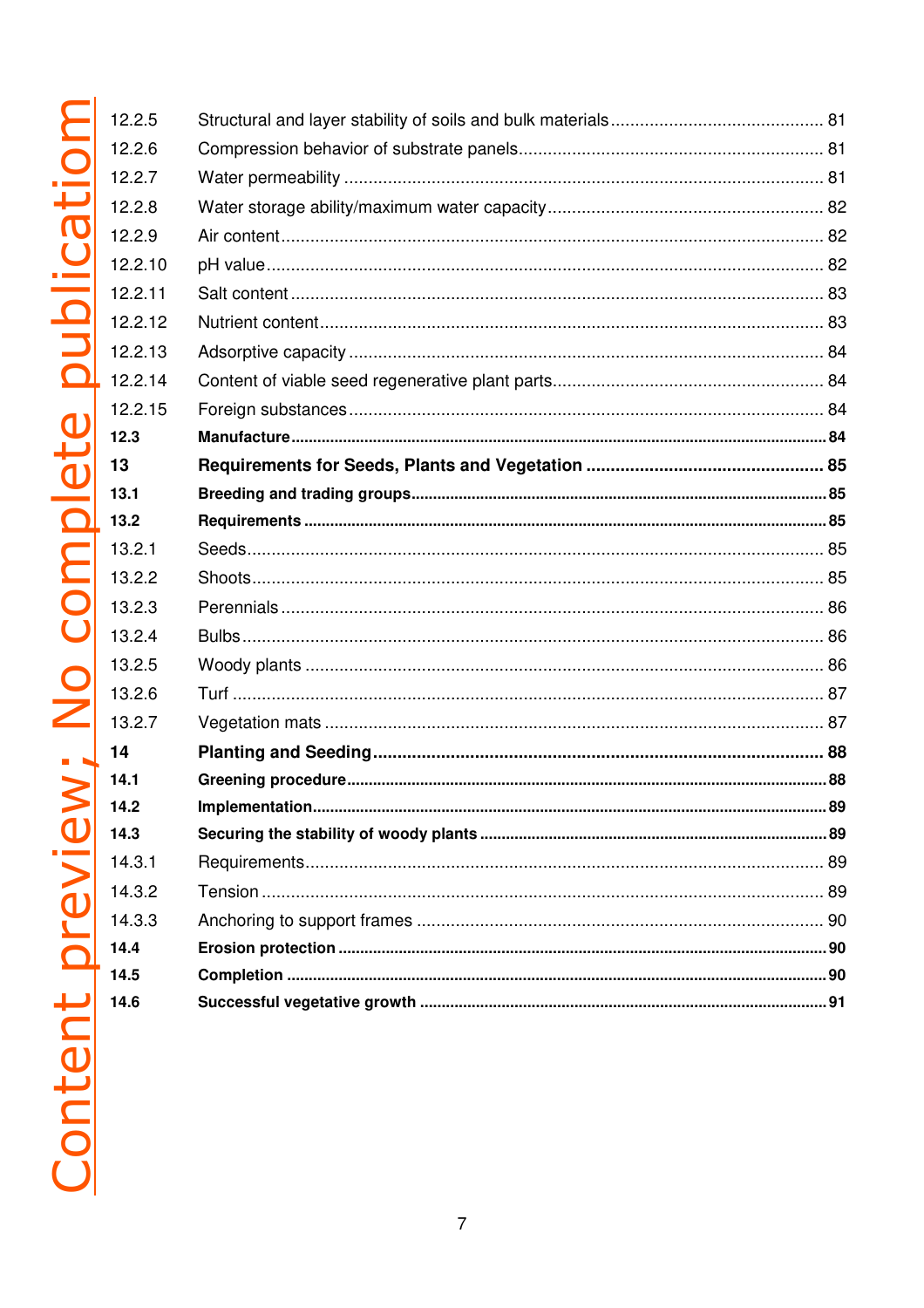| 15   | Maintenance services for the development and maintenance of vegetation                 |  |  |  |
|------|----------------------------------------------------------------------------------------|--|--|--|
|      |                                                                                        |  |  |  |
| 15.1 |                                                                                        |  |  |  |
| 15.2 |                                                                                        |  |  |  |
| 15.3 |                                                                                        |  |  |  |
| 15.4 |                                                                                        |  |  |  |
| 16   |                                                                                        |  |  |  |
| 16.1 |                                                                                        |  |  |  |
| 16.2 |                                                                                        |  |  |  |
| 17   |                                                                                        |  |  |  |
| 17.1 |                                                                                        |  |  |  |
| 17.2 |                                                                                        |  |  |  |
|      |                                                                                        |  |  |  |
|      | Appendix A: Informative orientation values for load assumptions and water storage  113 |  |  |  |
|      | Appendix B: Investigative methods for vegetation substrate and drainage bulk           |  |  |  |
|      |                                                                                        |  |  |  |
|      | Appendix C: Procedure for investigating the root penetration resistance of             |  |  |  |
|      |                                                                                        |  |  |  |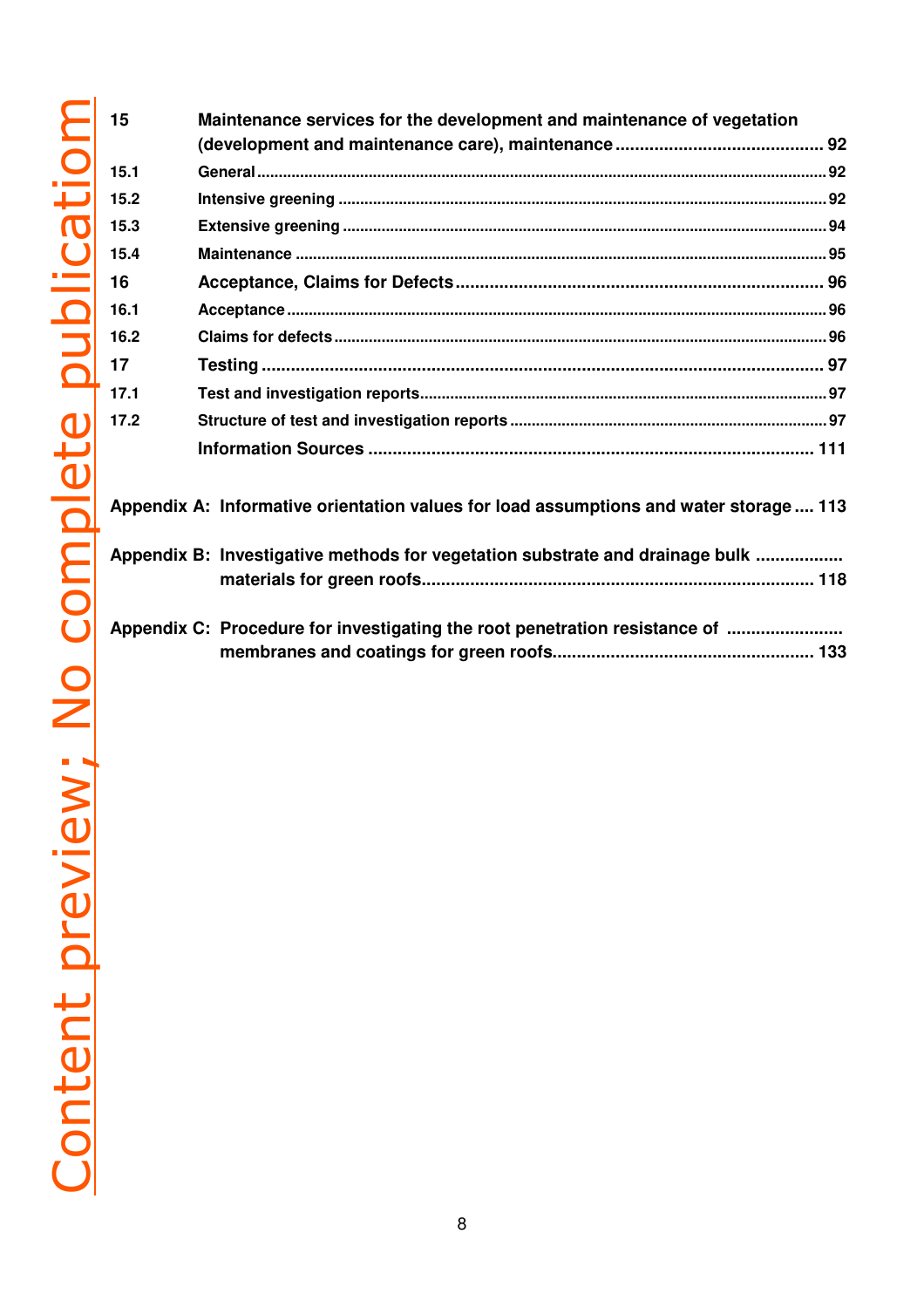# **Index of Figures and Tables**

### **Index of Figures**

|           | Figure 1: Schematic representation of surface erosion, slipping and exceeding      |  |
|-----------|------------------------------------------------------------------------------------|--|
| Figure 2: | Surface formation of the substrate as a function of angle of repose,               |  |
| Figure 3: | Particle size distribution range for single-layer intensive substrates             |  |
| Figure 4: | Particle size distribution range for multi-layer intensive substrates              |  |
|           | Figure 5: Particle size distribution range for single-layer turf substrates        |  |
|           | Figure 6: Particle size distribution range for multi-layer turf substrates78       |  |
|           | Figure 7: Particle size distribution range for single-layer extensive substrates   |  |
|           | Figure 8: Particle size distribution range for multi-layer extensive substrates 80 |  |

### **Index of Tables**

| Table 1:  |                                                                                                                                                       |  |
|-----------|-------------------------------------------------------------------------------------------------------------------------------------------------------|--|
| Table 2:  | Measures to prevent material displacement on flat and pitched roofs                                                                                   |  |
| Table 3:  | Thicknesses of different greening and vegetation types 57                                                                                             |  |
| Table 4:  | Reference values for the percentage annual water retention and the<br>annual runoff coefficient for green roofs depending on the structural thickness |  |
| Table 5:  | Limiting the content of silts and clays ( $d \le 0.063$ mm) for substrates of                                                                         |  |
| Table 6:  |                                                                                                                                                       |  |
| Table 7:  | Coordinates of the particle size distribution range for intensive substrates                                                                          |  |
| Table 8:  | Coordinates of the particle size distribution range for turf substrates77                                                                             |  |
| Table 9:  | Coordinates of the particle size distribution range for extensive substrates79                                                                        |  |
| Table 10: |                                                                                                                                                       |  |
|           |                                                                                                                                                       |  |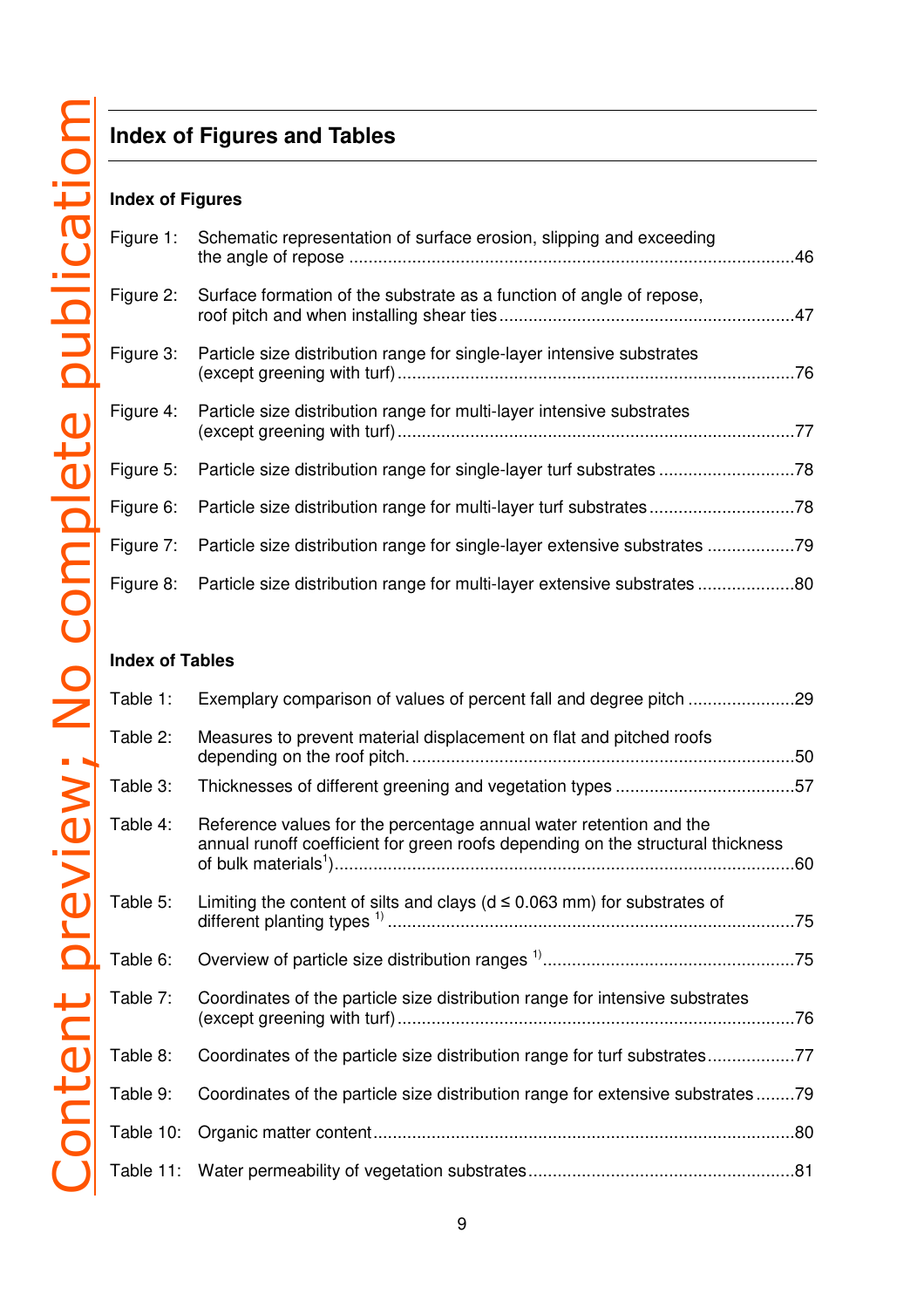|                 | Table 12: | Conversion table for the water permeability of the vegetation stratum82                                                                                |  |
|-----------------|-----------|--------------------------------------------------------------------------------------------------------------------------------------------------------|--|
|                 |           |                                                                                                                                                        |  |
| oublicatio      | Table 14: | Nutrient contents in vegetation substrates for intensive and extensive<br>greening, investigation methods (determination according to VDLUFA) 83       |  |
|                 | Table 15: | Proof of the properties of materials for drainage layers in the context                                                                                |  |
|                 | Table 16: | Proof of the properties of vegetation substrates in the scope                                                                                          |  |
|                 | Table 17: | Requirements for the vegetation engineering properties of bulk                                                                                         |  |
|                 | Table 18: | Requirements for vegetation engineering properties of vegetation<br>substrates for multi-layer intensive greening (except turf greening)101            |  |
|                 | Table 19: | Requirements for vegetation engineering properties of vegetation                                                                                       |  |
| mplete          | Table 20: | Requirements for vegetation engineering properties of vegetation<br>substrates for single-layer intensive and extensive greening                       |  |
|                 | Table 21: | Requirements for the vegetation engineering properties of vegetation<br>substrates for turf greening with multi-layered construction 107               |  |
| C               | Table 22: | Requirements for the vegetation engineering properties of vegetation<br>substrates for turf greening with single-layered construction <sup>6</sup> 109 |  |
|                 | Table 23: | Load assumptions and water storage of bulk materials, mats and<br>panels for drainage layers as well as for protective layers at maximum               |  |
|                 | Table 24: | Load assumptions and water storage of vegetation strata at maximum115                                                                                  |  |
| Content preview | Table 25: | Load assumptions and water storage of substrate panels, vegetation<br>mats and water storage layers at maximum water capacity116                       |  |
|                 | Table 26: |                                                                                                                                                        |  |
|                 | Table 27: | Overview of investigation methods for vegetation substrates and                                                                                        |  |
|                 |           |                                                                                                                                                        |  |
|                 |           |                                                                                                                                                        |  |
|                 |           |                                                                                                                                                        |  |
|                 |           |                                                                                                                                                        |  |
|                 |           |                                                                                                                                                        |  |

| igation methods for vegetation substrates and |  |
|-----------------------------------------------|--|
|                                               |  |
|                                               |  |
|                                               |  |
|                                               |  |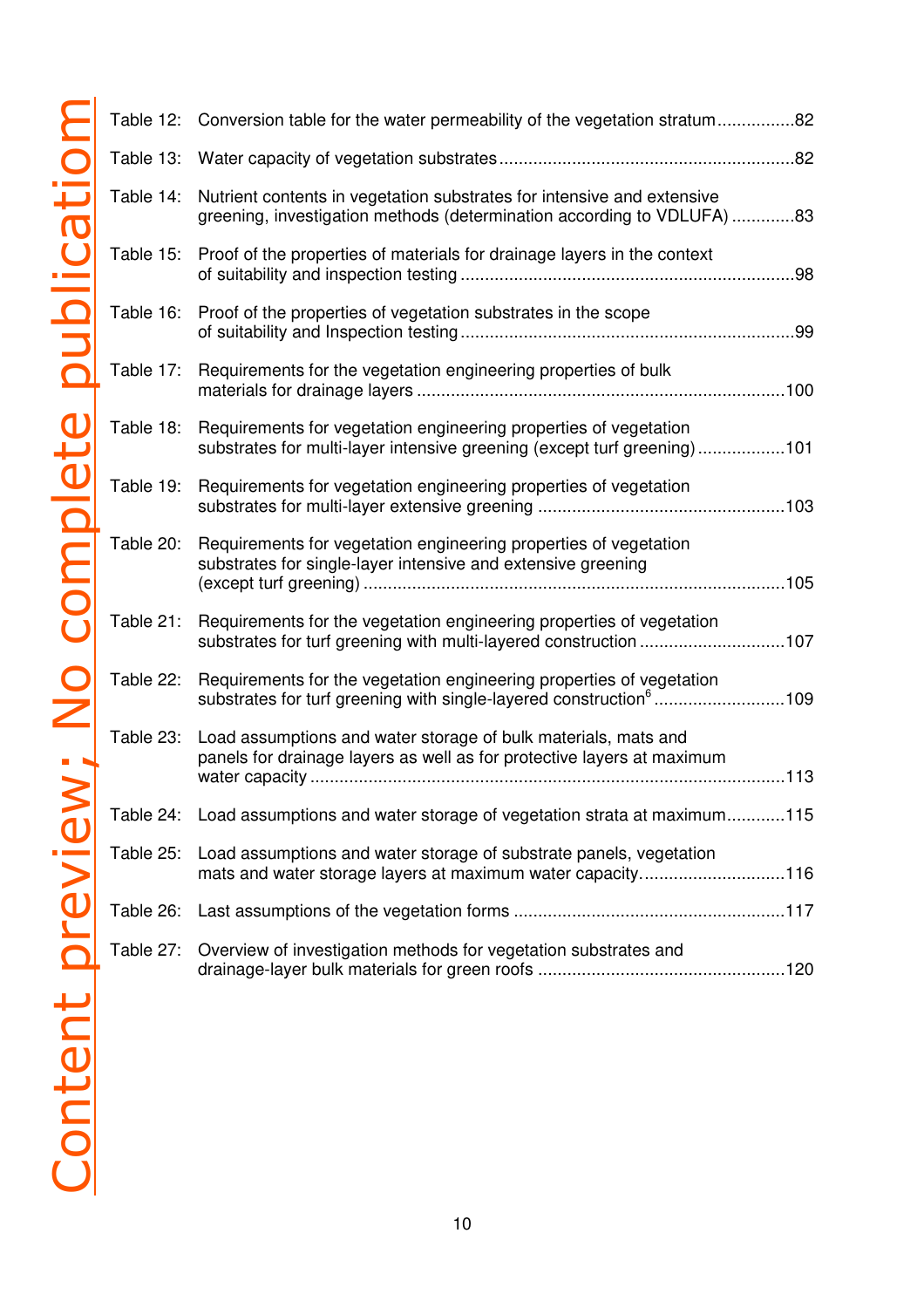### **Preface**

The FLL "Green Roof Guidelines – Guidelines for the Planning, Construction and Maintenance of Green Roofs" were developed from the "Principles for Green Roofing" published in 1982 and have been revised several times since 1990. They are recognized as a benchmark set of guidelines for green roofs in Germany. Abroad, the FLL Green Roof Guidelines are noted with great acceptance and serve as a basis for the development of national regulations in some neighboring countries.

The FLL has revised the 2008 edition in the Editorial Board (EB) Green Roofs, which was valid until now. One major change is the fundamental revision of the topic 'Securing against material displacement on flat and pitched roofs'. For the first time, the different forms of material displacement, such as surface erosion, slippage and exceeding the angle of repose are now considered separately. Corresponding safeguards against these three types of material displacement are described. In addition, topics have been supplemented that have been subject to technical developments and where new issues have arisen. Turf greening has been taken up as a vegetation with its own turf substrate requirement profiles. The issue of biodiversity of green roofs is another new topic being considered, since a better protection of the flora and fauna than providing habitats on roofs will hardly be possible to achieve in urban areas.

Finally, the information on the neighboring works of roof and building waterproofing has been adapted due to the extensive and fundamental changes to DIN 18195, DIN 18531, DIN 18532 and DIN 18533.

In the 'White Paper Urban Green' from the Federal Ministry for the Environment, Nature Conservation, Construction and reactor safety it says, "Greening buildings has an impact on the climate in cities. The environmental and urban climatic effects of greening roofs and facades are so far little known. Therefore, the federal government will analyze the effects of green facades and roofs in inner-city neighborhoods and will develop a guide for builders, owners and tenants on the possibilities of greening buildings".

The FLL Green Roof Guidelines are an important instrument in the structural implementation of these goals and other efforts to increase the proportion of green infrastructures in urban areas

We would sincerely like to thank the members of the Editorial Board (EB) and the Working Group (WG) "Dachbegrünungen", without whose great honorary commitment it would not have been possible to continue and develop standards for the greening of roofs.

Bonn, in July 2018

Which

Prof. Dr. Ulrich Kias Prof. Gilbert Lösken

l in land

President of the FLL **Head of the EB and WG Green Roofs**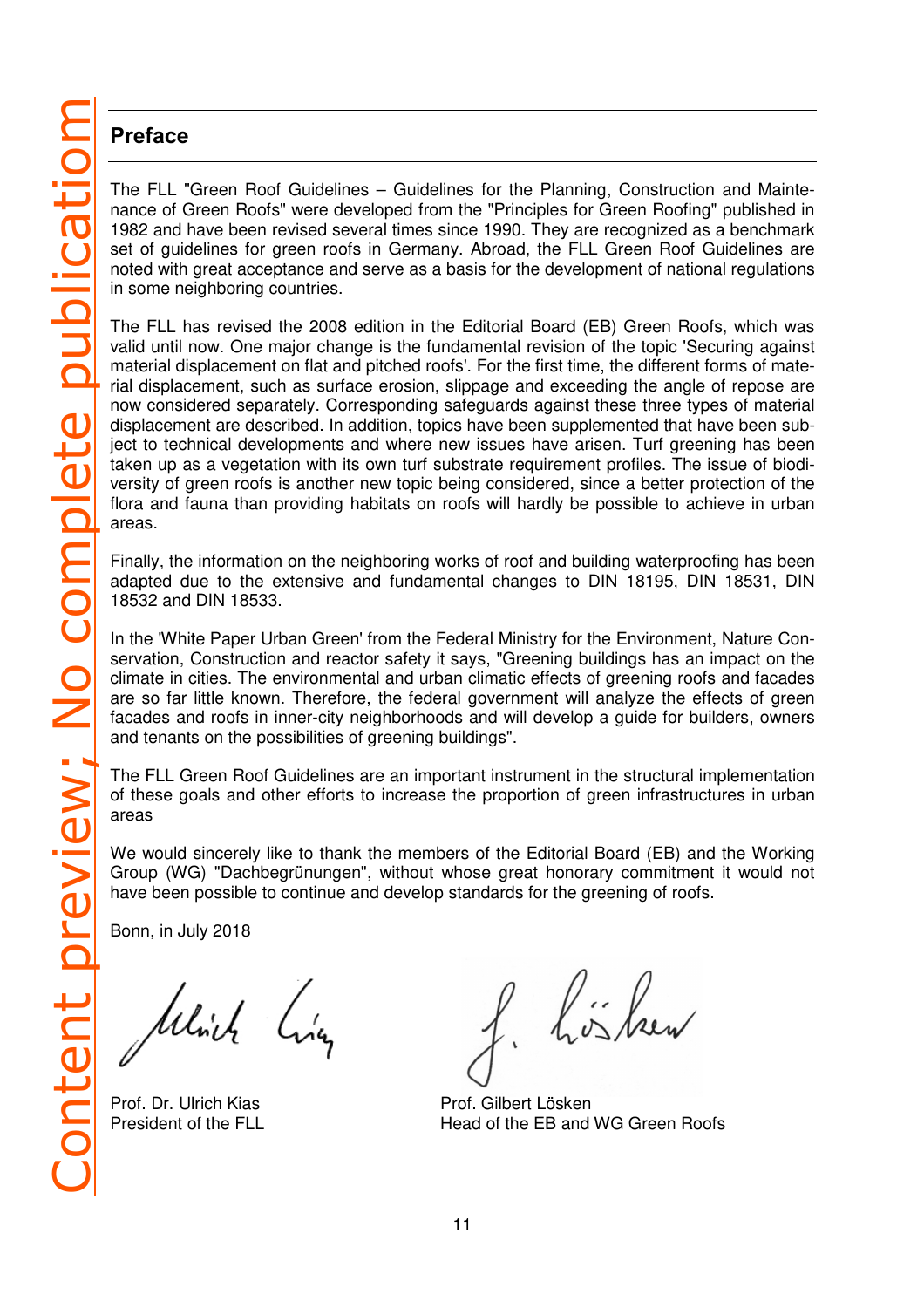# **1 Scope, Purpose**

### **1.1 Scope**

The "Guidelines for the Planning, Execution and Maintenance of Green Roofs – Green Roof Guidelines" apply to intensive greening, simple intensive greening and extensive greening on roofs and ceilings/decking e.g., roof terraces, hall roofs, underground garages and other building decking with generally up to 2 m overhang (section 9.2.2, table 3).

Should other requirements be placed on the planned construction or on the vegetation layer also for partial areas, then it is necessary to examine whether deviations from the individual guidelines are necessary e.g., if

- when using thicker construction layers the principles of Landscaping according to DIN 18915 or the principles of Earthmoving according to ATV DIN 18300 need to be adhered to;
- in the case of turf sports fields or other load-bearing lawns, DIN 18035-4 should apply for the vegetation layer;
- in individual cases when planting trees in the vegetation layer, the FLL-"Empfehlungen für Baumpflanzungen – Teil 2: Standortvorbereitungen für Neupflanzungen" [Recommendations for tree planting - Part 2: Site preparation for new plantings] should apply;
- other types of greening, forms of vegetation or uses are planned (e.g. planted water features, marsh planting, horticultural production areas, meadows, orchards, renewable raw materials etc.) and therefore the construction methods along with materials and structural elements need to be adjusted to meet the demands of the greening goals;
- in the case of retention roofs, water discharge is to be slowed in the greening structure or backed up and temporarily stored in an additional layer. The discharge is different from the usual drainage under defined conditions.

For traffic areas on buildings see FLL-"Empfehlungen zu Planung und Bau von Verkehrsflächen auf Bauwerken".

### **1.2 Purpose**

The greening of buildings is one of the possibilities for ecological, functional and design improvement of the living and working environment. This applies to intensive greening as well as simple intensive greening and extensive greening and includes construction methods as well as building materials and plant use.

The purpose of the guidelines is to present general principles and requirements for planning, execution and maintenance that conform to the current state of knowledge and reflect stateof-the-art technology. They relate to the object level with supplementary planning and construction fundamentals and focus on the building and vegetation engineering requirements. They are aimed at professionals of all participating disciplines and trades.